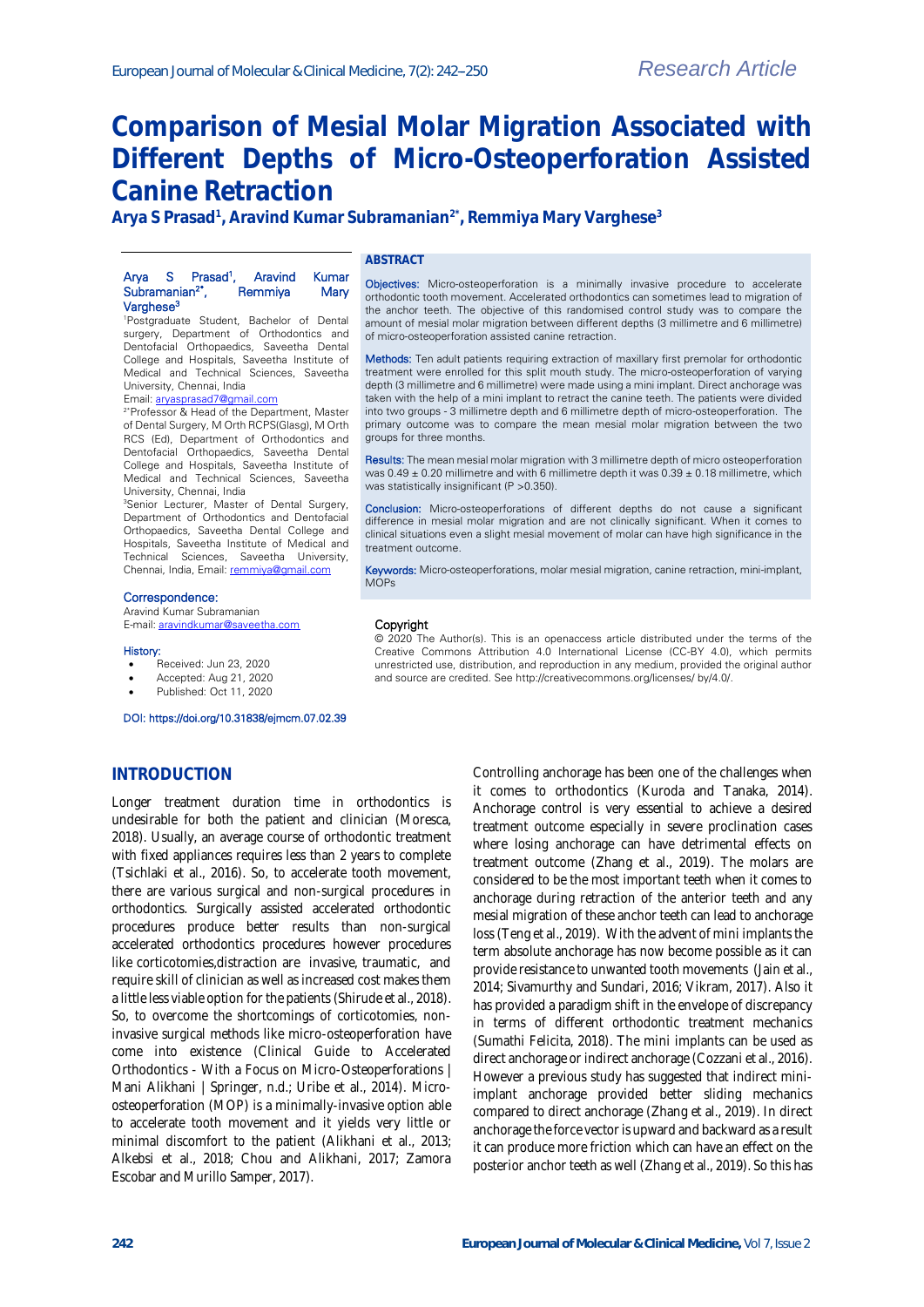to be taken into consideration while retracting the anterior teeth.

MOP facilitates faster tooth movement by inducing Regional Acceleratory Phenomenon (RAP). Another clinical advantage of micro-osteoperforation is the ability to titrate the rate of tooth movement by establishing "Biological Anchorage" while accelerating the movement of target teeth [\(Chou and Alikhani, 2017\).](https://paperpile.com/c/9H8rM9/uDHU) Application of microosteoperforation on particular locations can selectively decrease the bone density around the target tooth while the bone density around the anchor unit remains unchanged. Since micro-osteoperforation works on the RAP phenomenon its effect on other teeth and anchorage devices also need to be studied.

Previously our team had conducted numerous clinical trials, animal studies, and in-vitro studies [\(Dinesh et al., 2013;](https://paperpile.com/c/9H8rM9/eHhi+i5ec+lsgG+7myf+DtRd+4ZdH+M1nX+WXXn+yRla+GWMB+bERo+A9Fy+XFku+pOb8+MBOH)  [Felicita et al., 2012; Felicita and Sumathi Felicita, 2017a,](https://paperpile.com/c/9H8rM9/eHhi+i5ec+lsgG+7myf+DtRd+4ZdH+M1nX+WXXn+yRla+GWMB+bERo+A9Fy+XFku+pOb8+MBOH)  [2017b, 2018; Jain et al., 2014; Kamisetty et al., 2015; Krishnan](https://paperpile.com/c/9H8rM9/eHhi+i5ec+lsgG+7myf+DtRd+4ZdH+M1nX+WXXn+yRla+GWMB+bERo+A9Fy+XFku+pOb8+MBOH)  [and Saravana Pandian, 2015; Kumar et al., 2011; Rubika et al.,](https://paperpile.com/c/9H8rM9/eHhi+i5ec+lsgG+7myf+DtRd+4ZdH+M1nX+WXXn+yRla+GWMB+bERo+A9Fy+XFku+pOb8+MBOH)  [2015; Samantha, 2017; Saravana Pandian et al., 2018;](https://paperpile.com/c/9H8rM9/eHhi+i5ec+lsgG+7myf+DtRd+4ZdH+M1nX+WXXn+yRla+GWMB+bERo+A9Fy+XFku+pOb8+MBOH)  [Sivamurthy and Sundari, 2016; Vikram et al., 2017;](https://paperpile.com/c/9H8rM9/eHhi+i5ec+lsgG+7myf+DtRd+4ZdH+M1nX+WXXn+yRla+GWMB+bERo+A9Fy+XFku+pOb8+MBOH)  [Viswanath et al., 2015\).](https://paperpile.com/c/9H8rM9/eHhi+i5ec+lsgG+7myf+DtRd+4ZdH+M1nX+WXXn+yRla+GWMB+bERo+A9Fy+XFku+pOb8+MBOH) Since there is no literature available about the effect of different depths of microosteoperforations on the amount of mesial molar migration during canine retraction, the idea for this randomised control trial was procured from the trending demand for accelerated orthodontics nowadays and its growing interest among the orthodontists. The aim of this split-mouth study was to assess the amount of mesial molar migration associated with different depths (3 millimetre and 6 millimetre) of microosteoperforation assisted canine retraction.

# **MATERIALS AND METHODS**

The study design was a split-mouth randomized controlled trial with one observation subsequent to the initial baseline observation. The study procedures and ethical approval were approved by the Scientific Research Board of Saveetha Dental College of Hospitals, Chennai,Tamil Nadu,India. The subjects were selected from the outpatient clinic of the Department of Orthodontics,Saveetha Dental College and Hospitals, Chennai, Tamil Nadu, India. The sample size was calculated from the previous study based on the mesial movement of molar (0.48  $\pm$  0.11), 5% probability of error and 80% statistical power [\(Kundi et al., 2020\).](https://paperpile.com/c/9H8rM9/4c12) The sample consisted of 10 adult patients (6 females and 4 males) between the age of 18- 35 years requiring therapeutic extraction of the first maxillary premolars. The subjects with missing teeth, periodontally compromised condition, systemic conditions were excluded from the study. Before the start of the treatment informed consent was obtained from all patients. The numbers of the subjects were kept in opaque sealed envelopes until the commencement of canine retraction. All subjects received a straight wire appliance (McLaughlin Bennett Trevisi prescription 0.022″ slot bracket system, 3M victory series brackets) on their upper and lower arches. After initial leveling and alignment, self-drilling temporary anchorage devices of size  $1.4 \times 6$  millimetre were placed buccally between upper 2nd premolar and first molar bilaterally to be used as direct anchorage. Alginate

(Tropicalgin, Zhermack) impressions before microosteoperforation (T0) were taken.

After disinfecting the area with betadine, local anaesthesia was administered using 2% Lidocaine with 1:100,000 Epinephrine. Two mini implants (Favanchor, 1.6 millimetre diameter x 8 millimetre length) were added with composite stops to differentiate between different depths and this was used to make the perforations through the gingiva 3 millimetre away from the disto labial aspect of canine (Figure 1) (Figure 2). Three perforations were placed on each side based on the varying depth. The 0.017 X 0.025 stainless steel wire was placed .and canine retraction was commenced immediately after micro-osteoperforation using 9 millimetre nickel-titanium closed-coil springs (3M Unitek; 9 millimetre) connecting the miniscrews between the maxillary second premolar and first molar to the power arm bonded to the maxillary canine tooth around the bracket to the mini implant using direct anchorage (Figure 3). A force of 150 gram was given and it was measured by using a Dontrix gauge (Correx; Dentaurum, Ispringen, Germany) on the day of application to ensure a constant and equal force in all subjects. Post operatively subjects were advised to rinse with chlorhexidine mouthwash twice a day daily. The patients were recalled once every month post the procedure was completed with a follow up period of three months. At each followup period the force levels were measured and the mesial migration of the molar was measured. Alginate impressions were taken at T0 (initial ) and T1 (after 3 months of retraction) for superimposition to assess the mesial molar migration.

#### **Outcome assessment**

The maxillary stone model (T0 and T1) was scanned using Medit i500 (South Korea) to obtain the. stl format of the digital maxillary model (Figure 4). The digital model taken before Initial stage (T0) was superimposed on to the digital model obtained after three months of retraction(T1) using 3 point superimposition taking three common reference points selected on the third rugae [\(Ziegler and Ingervall, 1989\)](https://paperpile.com/c/9H8rM9/UNn8) (Figure 5). The distance between mesiobuccal cusp tip of the molar of the initial model (T0) to the mesiobuccal cusp of the molar of the final model (T1) is superimposed and measured to obtain the mesial molar migration using 3 shape software (3-Shape Ortho Analyzer) (Figure 6).

# **STATISTICAL ANALYSIS**

The statistical analysis was done using SPSS (version 17) software. The variables were described by the mean, range (minimum-maximum), standard deviation (SD) and 95% confidence interval of the mean values. Independent sample t test was done to compare the amount of anchorage loss between different depths of MOP.

# **RESULTS**

All 10 patients had successfully completed the 3 months duration of the study without any dropouts. The mean anchorage loss of the upper first molars in the 3 millimetre micro-osteoperforation side and 6 millimetre microosteoperforation side were 0.49  $\pm$  0.20 millimetre and 0.39  $\pm$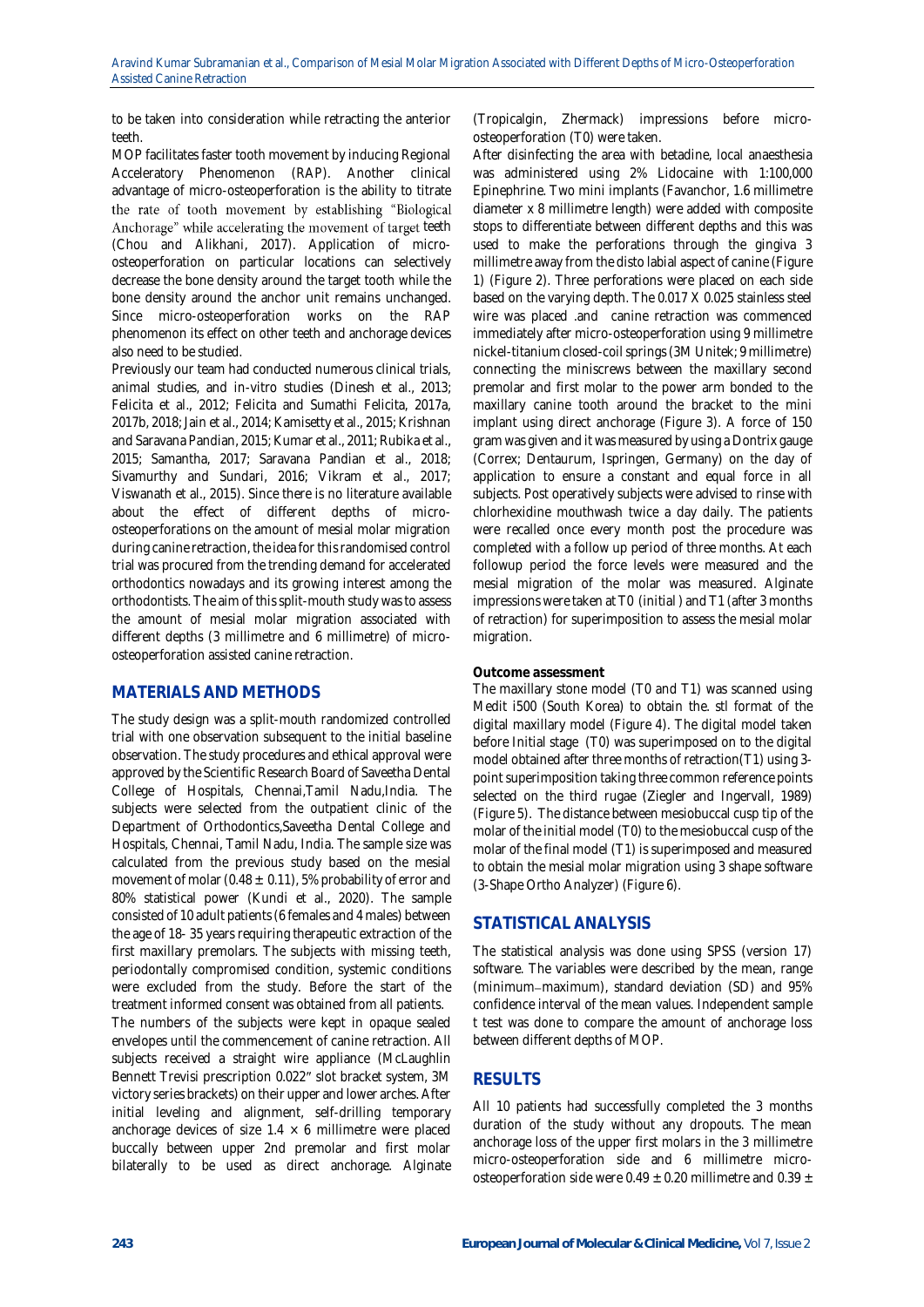0.18 millimetre respectively (Table 1) (Figure 7). Independent sample t test showed that there was no statistically significant difference in the mean molar mesial migration between 3 millimetre and 6 millimetre depth of micro-osteoperforation ( $p = 0.350$ ).

#### **Test/ retest reliability**

A high degree of reliability was found between the measurements. The average measure intra class correlation coefficient was 0.997 with a 95%confidence interval from 0.994to 0.999 (F (19,19) = 379.57, P<.001) (Table 2) (Figure 8)

# **DISCUSSION**

This study evaluated the amount of molar mesial migration associated with different depths of micro-osteoperforation during individual canine retraction. The mean mesial molar migration with 3 millimetre depth of micro osteoperforation was found to be  $0.49 \pm 0.20$  millimetre and with 6 millimetre depth it was found to be  $0.39 \pm 0.18$  millimetre, which was statistically insignificant (P >0.350). The different depths of micro-osteoperforation did not seem to produce significant molar mesial migration during canine retraction. Frost et al have mentioned the amount of severity of the bone injury and accelerated bone turnover at the surgical site [\(Frost, 1989\).](https://paperpile.com/c/9H8rM9/U2ho)  The micro-osteoperforation facilitates tooth movement in a similar way by activating the osteoclasts through regional acceleratory phenomenon thereby decreasing the bone density. So, the various depths of micro-osteoperforation can also have an effect on regional acceleratory phenomenon based on the severity of perforations. The theory behind micro-osteoperforation is explained by the biphasic theory where the activation of osteoblasts by osteoclasts is observed during tooth movement and the bone resorption phase of tooth movement (catabolic phase) is followed by a bone formation phase (anabolic phase) to prevent bone loss during tooth movement. It is said that deeper microosteoperforations cause more catabolic activity and shallow micro-osteoperforations cause more anabolic activity [\(Alikhani, 2017\).](https://paperpile.com/c/9H8rM9/mOnD)

The findings from previous studies have shown that anchorage loss or the mesial molar migration with microosteoperforation was insignificant [\(Alkebsi et al., 2018;](https://paperpile.com/c/9H8rM9/BoZb+XdF0+4c12+c4tp)  [Alqadasi et al., 2019; Ibrahim, 2015; Kundi et al., 2020\).](https://paperpile.com/c/9H8rM9/BoZb+XdF0+4c12+c4tp) Lee et al., & Sebaoun et al., have reported the systemic and histological evidence supporting the theory that the alveolar responses to corticotomy is localized in the injury site and doesn't extend to further teet[h \(Lee et al., 2008; Sebaoun et al.,](https://paperpile.com/c/9H8rM9/Fg8e+3SJ0)  [2008\).](https://paperpile.com/c/9H8rM9/Fg8e+3SJ0) In our study there was no mini implant failure during the time this trial was conducted. Therefore, direct anchorage from mini implants can be safely done along with accelerated orthodontics procedures like micro-osteoperforation.

When retraction is being done the elimination of undesired mesial molar movement is the key issue in preserving the anchorage. Even with the usage of mini implants there can be minor anchorage loss [\(El-Beialy et al., 2009\).](https://paperpile.com/c/9H8rM9/wos7) The success of mini implants also depends on their primary stability and loading quality and quantit[y \(Ren, 2009\).](https://paperpile.com/c/9H8rM9/blUz) A study comparing conventional and mini implant aided retraction has shown that the mini implant aided retraction had no mesial molar

migration seen. However, the superimposition of the results was based on lateral cephalograms which won't give accurate results like digital model superimposition does. In our study we measured the molar mesial migration using digital models and we found there was mesial molar migration despite the use of direct anchorage. Even though the results were statistically insignificant, the molar mesial migration should be taken into consideration whenever faster tooth movement is achieved through accelerated orthodontics. A primary concern in orthodontics is to adequately preserve anchorage by preventing the migration of the anchor teeth. In a study on corticotomy in conjunction with mini-screws it was found that corticotomy can dramatically augment posterior anchorage, which is of prime importance since effective anchorage would greatly improve orthodontic treatment results [\(Thiruvenkatachari et al., 2006\).](https://paperpile.com/c/9H8rM9/nm3K) Accelerating tooth movement by micro-osteoperforation procedure causes potential decrease in the anchorage value of the target teeth, which will be helpful in the cases requiring differential expansion or intrusio[n \(Babanouri et al., 2020\).](https://paperpile.com/c/9H8rM9/cP2b)

There are a few limitations in the present study, first was that our study had a short evaluation period and there was no conventional control group. Secondly, the sample size was smaller and also we feel that this study should be more standardised based on various kinds of malocclusion, growth pattern being treated. Since most of the movements take place after micro-osteoperforation during the first three months, the study duration was limited to 3 months. However, a long-term study needs to be performed.

Micro-osteoperforation reduces cortical resistance and increases bone remodeling of the target teeth alone which allow safer and stable retraction of the anterior segment without overloading the posterior segment [\(Bolat, 2019\).](https://paperpile.com/c/9H8rM9/UlNy)  Hence, we can infer from our study that varying the depths of micro-osteoperforations does not tax the anchorage and there was no clinically significant molar mesial migration.

# **CONCLUSION**

The mean mesial molar migration was minimal and there was no statistically significant difference between mesial molar migration with different depths of micro-osteoperforations.

# **CONFLICT OF INTEREST**

The authors declare no conflict of interest.

# **FUNDING**

This was a self-funded project.

### **ACKNOWLEDGMENTS**

The authors would like to thank the Department of Orthodontics and Dentofacial Orthopaedics, Saveetha Dental College, Chennai, Tamil Nadu for this project.

### **SOURCES OF SUPPORT**

Equipment support from Saveetha Dental College and **Hospitals**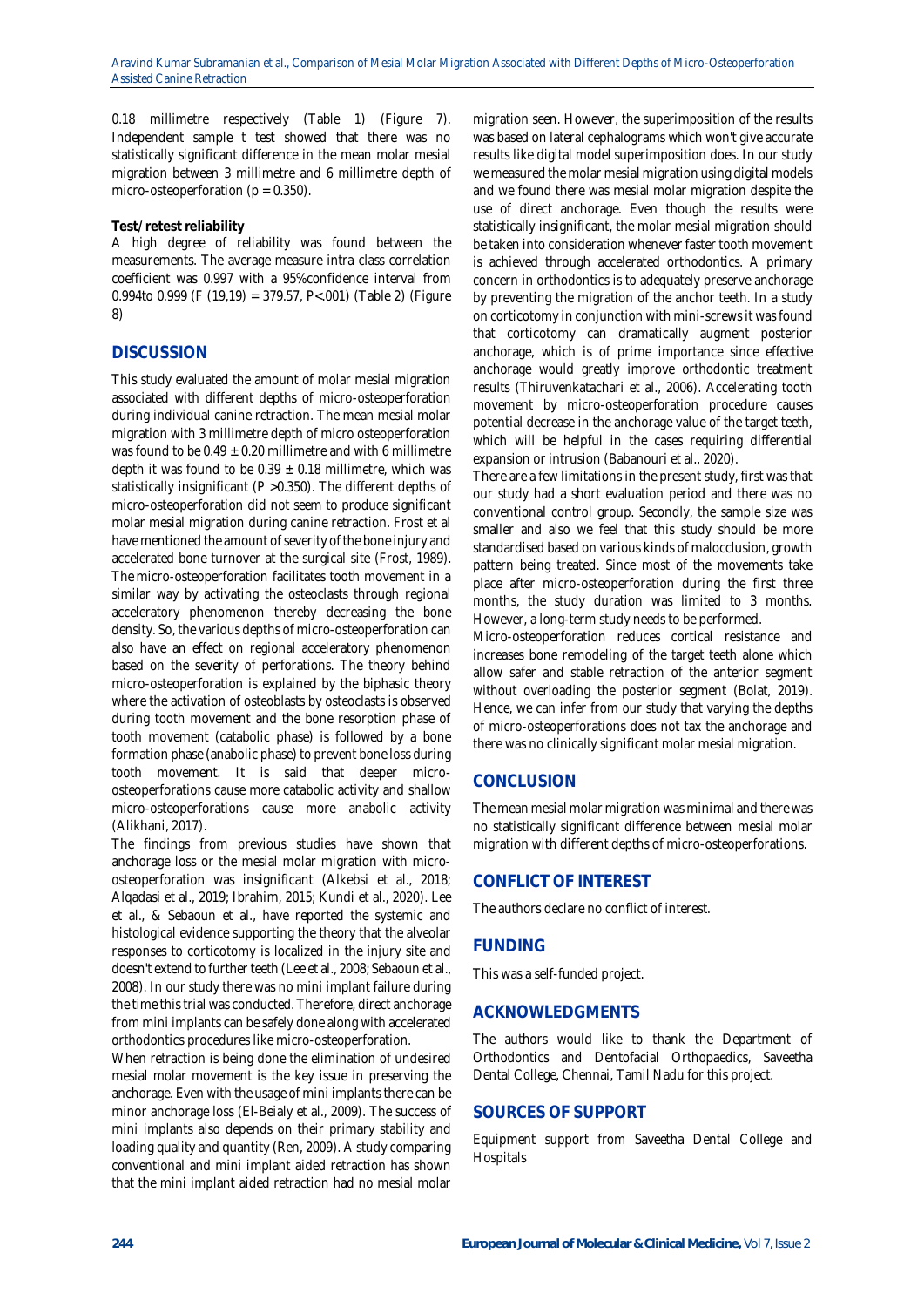# **REFERENCES**

- 1. [Alikhani M \(2017\)](http://paperpile.com/b/9H8rM9/mOnD) *[Clinical Guide to Accelerated](http://paperpile.com/b/9H8rM9/mOnD)  [Orthodontics: With a Focus on Micro-](http://paperpile.com/b/9H8rM9/mOnD)[Osteoperforations](http://paperpile.com/b/9H8rM9/mOnD)*[. Springer.](http://paperpile.com/b/9H8rM9/mOnD)
- 2. [Alikhani M, Raptis M, Zoldan B, et al. \(2013\) Effect of](http://paperpile.com/b/9H8rM9/Il5q)  [micro-osteoperforations on the rate of tooth](http://paperpile.com/b/9H8rM9/Il5q)  [movement.](http://paperpile.com/b/9H8rM9/Il5q) *[American journal of orthodontics and](http://paperpile.com/b/9H8rM9/Il5q)  [dentofacial orthopedics: official publication of the](http://paperpile.com/b/9H8rM9/Il5q)  [American Association of Orthodontists, its constituent](http://paperpile.com/b/9H8rM9/Il5q)  [societies, and the American Board of Orthodontics](http://paperpile.com/b/9H8rM9/Il5q)*  $144(5)$ : 639-648.
- 3. [Alkebsi A, Al-Maaitah E, Al-Shorman H, et al. \(2018\)](http://paperpile.com/b/9H8rM9/XdF0)  [Three-dimensional assessment of the effect of micro](http://paperpile.com/b/9H8rM9/XdF0)[osteoperforations on the rate of tooth movement](http://paperpile.com/b/9H8rM9/XdF0)  [during canine retraction in adults with Class II](http://paperpile.com/b/9H8rM9/XdF0)  [malocclusion: A randomized controlled clinical trial.](http://paperpile.com/b/9H8rM9/XdF0)  *[American journal of orthodontics and dentofacial](http://paperpile.com/b/9H8rM9/XdF0)  [orthopedics: official publication of the American](http://paperpile.com/b/9H8rM9/XdF0)  [Association of Orthodontists, its constituent societies,](http://paperpile.com/b/9H8rM9/XdF0)  [and the American Board of Orthodontics](http://paperpile.com/b/9H8rM9/XdF0)* [153\(6\): 771](http://paperpile.com/b/9H8rM9/XdF0) [785.](http://paperpile.com/b/9H8rM9/XdF0)
- 4. [Alqadasi B, Aldhorae K, Halboub E, et al. \(2019\) The](http://paperpile.com/b/9H8rM9/c4tp)  [effectiveness of micro-osteoperforations during canine](http://paperpile.com/b/9H8rM9/c4tp)  [retraction: A three-dimensional randomized clinical](http://paperpile.com/b/9H8rM9/c4tp)  [trial.](http://paperpile.com/b/9H8rM9/c4tp) *[Journal of International Society of Preventive and](http://paperpile.com/b/9H8rM9/c4tp)  [Community Dentistry](http://paperpile.com/b/9H8rM9/c4tp)* [9\(6\). Medknow Publications and](http://paperpile.com/b/9H8rM9/c4tp)  [Media Pvt. Ltd.: 637.](http://paperpile.com/b/9H8rM9/c4tp)
- 5. [Babanouri N, Ajami S and Salehi P \(2020\) Effect of](http://paperpile.com/b/9H8rM9/cP2b)  [mini-screw-facilitated micro-osteoperforation on the](http://paperpile.com/b/9H8rM9/cP2b)  [rate of orthodontic tooth movement: a single-center,](http://paperpile.com/b/9H8rM9/cP2b)  [split-mouth, randomized, controlled trial.](http://paperpile.com/b/9H8rM9/cP2b) *[Progress in](http://paperpile.com/b/9H8rM9/cP2b)  [orthodontics](http://paperpile.com/b/9H8rM9/cP2b)* [21\(1\): 7.](http://paperpile.com/b/9H8rM9/cP2b)
- 6. Bolat E (2019) Micro-Osteoperforations. In: Işık Aslan [B and Deniz Uzuner F \(eds\)](http://paperpile.com/b/9H8rM9/UlNy) *[Current Approaches in](http://paperpile.com/b/9H8rM9/UlNy)  [Orthodontics](http://paperpile.com/b/9H8rM9/UlNy)*[. IntechOpen.](http://paperpile.com/b/9H8rM9/UlNy)
- 7. [Chou MY and Alikhani M \(2017\) A successful story of](http://paperpile.com/b/9H8rM9/uDHU)  [translational orthodontic research: Micro](http://paperpile.com/b/9H8rM9/uDHU)[osteoperforation-from experiments to clinical practice.](http://paperpile.com/b/9H8rM9/uDHU)  *[APOS Trends in Orthodontics](http://paperpile.com/b/9H8rM9/uDHU)* [7\(1\). Wolters Kluwer: 6](http://paperpile.com/b/9H8rM9/uDHU) [11.](http://paperpile.com/b/9H8rM9/uDHU)
- 8. [Clinical Guide to Accelerated Orthodontics -](http://paperpile.com/b/9H8rM9/S10s) With a [Focus on Micro-Osteoperforations | Mani Alikhani |](http://paperpile.com/b/9H8rM9/S10s)  Springer (n.d.). Available at: <https://www.springer.com/gp/book/9783319433998> [\(accessed 22 March 2020\).](http://paperpile.com/b/9H8rM9/S10s)
- 9. [Cozzani M, Fontana M, Maino Giuliano, et al. \(2016\)](http://paperpile.com/b/9H8rM9/4IZI)  [Comparison between direct vs indirect anchorage in](http://paperpile.com/b/9H8rM9/4IZI)  [two miniscrew-supported distalizing devices.](http://paperpile.com/b/9H8rM9/4IZI) *[The](http://paperpile.com/b/9H8rM9/4IZI)  [Angle orthodontist](http://paperpile.com/b/9H8rM9/4IZI)* [86\(3\). Allen Press: 399](http://paperpile.com/b/9H8rM9/4IZI) 406.
- 10. [Dinesh SPS, Arun AV, Sundari KKS, et al. \(2013\) An](http://paperpile.com/b/9H8rM9/A9Fy)  [Indigenously Designed Apparatus for Measuring](http://paperpile.com/b/9H8rM9/A9Fy)  [Orthodontic Force.](http://paperpile.com/b/9H8rM9/A9Fy) *[Journal of clinical and diagnostic](http://paperpile.com/b/9H8rM9/A9Fy)  [research: JCDR](http://paperpile.com/b/9H8rM9/A9Fy)* [7\(11\). JCDR Research & Publications](http://paperpile.com/b/9H8rM9/A9Fy)  [Private Limited: 2623.](http://paperpile.com/b/9H8rM9/A9Fy)
- 11. [El-Beialy AR, Abou-El-Ezz AM, Attia KH, et al. \(2009\)](http://paperpile.com/b/9H8rM9/wos7)  [Loss of anchorage of miniscrews: A 3-dimensional](http://paperpile.com/b/9H8rM9/wos7)  [assessment.](http://paperpile.com/b/9H8rM9/wos7) *[American journal of orthodontics and](http://paperpile.com/b/9H8rM9/wos7)  [dentofacial orthopedics: official publication of the](http://paperpile.com/b/9H8rM9/wos7)*

*[American Association of Orthodontists, its constituent](http://paperpile.com/b/9H8rM9/wos7)  [societies, and the American Board of Orthodontics](http://paperpile.com/b/9H8rM9/wos7)* [136\(5\): 700](http://paperpile.com/b/9H8rM9/wos7)-707.

- 12. [Felicita A, Shanthasundari KK and Chandrasekar S](http://paperpile.com/b/9H8rM9/bERo)  [\(2012\) Determination of craniofacial relation among](http://paperpile.com/b/9H8rM9/bERo)  [the subethnic Indian population: A modified approach](http://paperpile.com/b/9H8rM9/bERo)  - [\(Sagittal relation\).](http://paperpile.com/b/9H8rM9/bERo) *[Indian Journal of Dental Research](http://paperpile.com/b/9H8rM9/bERo)*[.](http://paperpile.com/b/9H8rM9/bERo)  [DOI: 10.4103/0970-9290.102210.](http://paperpile.com/b/9H8rM9/bERo)
- 13. [Felicita AS and Sumathi Felicita A \(2017a\) Orthodontic](http://paperpile.com/b/9H8rM9/GWMB)  [management of a dilacerated central incisor and](http://paperpile.com/b/9H8rM9/GWMB)  partially impacted canine with unilateral extraction - A [case report.](http://paperpile.com/b/9H8rM9/GWMB) *[The Saudi Dental Journal](http://paperpile.com/b/9H8rM9/GWMB)*[. DOI:](http://paperpile.com/b/9H8rM9/GWMB)  [10.1016/j.sdentj.2017.04.001.](http://dx.doi.org/10.1016/j.sdentj.2017.04.001)
- 14. [Felicita AS and Sumathi Felicita A \(2017b\)](http://paperpile.com/b/9H8rM9/eHhi)  [Quantification of intrusive/retraction force and](http://paperpile.com/b/9H8rM9/eHhi)  [moment generated during en-masse retraction of](http://paperpile.com/b/9H8rM9/eHhi)  [maxillary anterior teeth using mini-implants: A](http://paperpile.com/b/9H8rM9/eHhi)  [conceptual approach.](http://paperpile.com/b/9H8rM9/eHhi) *[Dental Press Journal of](http://paperpile.com/b/9H8rM9/eHhi)  [Orthodontics](http://paperpile.com/b/9H8rM9/eHhi)*[. DOI:](http://paperpile.com/b/9H8rM9/eHhi) [10.1590/2177-6709.22.5.047-](http://dx.doi.org/10.1590/2177-6709.22.5.047-055.oar) [055.oar](http://dx.doi.org/10.1590/2177-6709.22.5.047-055.oar)[.](http://paperpile.com/b/9H8rM9/eHhi)
- 15. [Felicita AS and Sumathi Felicita A \(2018\) Orthodontic](http://paperpile.com/b/9H8rM9/XFku)  [extrusion of Ellis Class VIII fracture of maxillary lateral](http://paperpile.com/b/9H8rM9/XFku)  incisor - The sling shot method. The Saudi Dental *[Journal](http://paperpile.com/b/9H8rM9/XFku)*[. DOI:](http://paperpile.com/b/9H8rM9/XFku) [10.1016/j.sdentj.2018.05.001.](http://dx.doi.org/10.1016/j.sdentj.2018.05.001)
- 16. [Frost HM \(1989\) The biology of fracture healing. An](http://paperpile.com/b/9H8rM9/U2ho)  [overview for clinicians. Part I.](http://paperpile.com/b/9H8rM9/U2ho) *[Clinical orthopaedics and](http://paperpile.com/b/9H8rM9/U2ho)  [related research](http://paperpile.com/b/9H8rM9/U2ho)* [\(248\): 283](http://paperpile.com/b/9H8rM9/U2ho)-293.
- 17. [Ibrahim G \(2015\) Comparison of the Amount of](http://paperpile.com/b/9H8rM9/BoZb)  [Anchorage Loss of the Molars with and without the Use](http://paperpile.com/b/9H8rM9/BoZb)  [of Implant Anchorage during Anterior Segment](http://paperpile.com/b/9H8rM9/BoZb)  [Retraction Combined with Alveolar Corticotomies.](http://paperpile.com/b/9H8rM9/BoZb)  *[Journal of Dental Health, Oral Disorders & Therapy](http://paperpile.com/b/9H8rM9/BoZb)*[.](http://paperpile.com/b/9H8rM9/BoZb)  [DOI: 10.15406/jdhodt.2015.02.00067.](http://paperpile.com/b/9H8rM9/BoZb)
- 18. [Jain RK, Kumar SP and Manjula WS \(2014\)](http://paperpile.com/b/9H8rM9/i5ec)  [Comparison of intrusion effects on maxillary incisors](http://paperpile.com/b/9H8rM9/i5ec)  [among mini implant anchorage, j-hook headgear and](http://paperpile.com/b/9H8rM9/i5ec)  [utility arch.](http://paperpile.com/b/9H8rM9/i5ec) *[Journal of clinical and diagnostic research:](http://paperpile.com/b/9H8rM9/i5ec) [JCDR](http://paperpile.com/b/9H8rM9/i5ec)* [8\(7\). JCDR Research & Publications Private](http://paperpile.com/b/9H8rM9/i5ec)  [Limited: ZC21.](http://paperpile.com/b/9H8rM9/i5ec)
- 19. [Kamisetty SK, Verma JK, Arun SS, et al. \(2015\) SBS vs](http://paperpile.com/b/9H8rM9/DtRd)  [Inhouse Recycling Methods-An Invitro Evaluation.](http://paperpile.com/b/9H8rM9/DtRd)  *[Journal of clinical and diagnostic research: JCDR](http://paperpile.com/b/9H8rM9/DtRd)* [9\(9\).](http://paperpile.com/b/9H8rM9/DtRd)  [JCDR Research & Publications Private Limited: ZC04.](http://paperpile.com/b/9H8rM9/DtRd)
- 20. [Krishnan S and Saravana Pandian AKS \(2015\) Effect of](http://paperpile.com/b/9H8rM9/7myf)  [bisphosphonates on orthodontic tooth movement](http://paperpile.com/b/9H8rM9/7myf)-an [update.](http://paperpile.com/b/9H8rM9/7myf) *[Journal of clinical and diagnostic research:](http://paperpile.com/b/9H8rM9/7myf)  [JCDR](http://paperpile.com/b/9H8rM9/7myf)* [9\(4\). JCDR Research & Publications Private](http://paperpile.com/b/9H8rM9/7myf)  [Limited: ZE01.](http://paperpile.com/b/9H8rM9/7myf)
- 21. [Kumar KRR, Ramesh Kumar KR, Shanta Sundari KK,](http://paperpile.com/b/9H8rM9/yRla)  [et al. \(2011\) Depth of resin penetration into enamel](http://paperpile.com/b/9H8rM9/yRla)  [with 3 types of enamel conditioning methods: A](http://paperpile.com/b/9H8rM9/yRla)  [confocal microscopic study.](http://paperpile.com/b/9H8rM9/yRla) *[American Journal of](http://paperpile.com/b/9H8rM9/yRla)  [Orthodontics and Dentofacial Orthopedics](http://paperpile.com/b/9H8rM9/yRla)*[. DOI:](http://paperpile.com/b/9H8rM9/yRla)  [10.1016/j.ajodo.2010.10.022.](http://dx.doi.org/10.1016/j.ajodo.2010.10.022)
- 22. [Kundi I, Alam MK and Shaheed S \(2020\) Micro-osteo](http://paperpile.com/b/9H8rM9/4c12)  [perforation effects as an intervention on canine](http://paperpile.com/b/9H8rM9/4c12)  [retraction.](http://paperpile.com/b/9H8rM9/4c12) [The Saudi Dental Journal](http://paperpile.com/b/9H8rM9/4c12) [32\(1\): 15](http://paperpile.com/b/9H8rM9/4c12)-20.
- 23. [Kuroda S and Tanaka E \(2014\) Risks and complications](http://paperpile.com/b/9H8rM9/iXe9)  [of miniscrew anchorage in clinical orthodontics.](http://paperpile.com/b/9H8rM9/iXe9) *[The](http://paperpile.com/b/9H8rM9/iXe9)*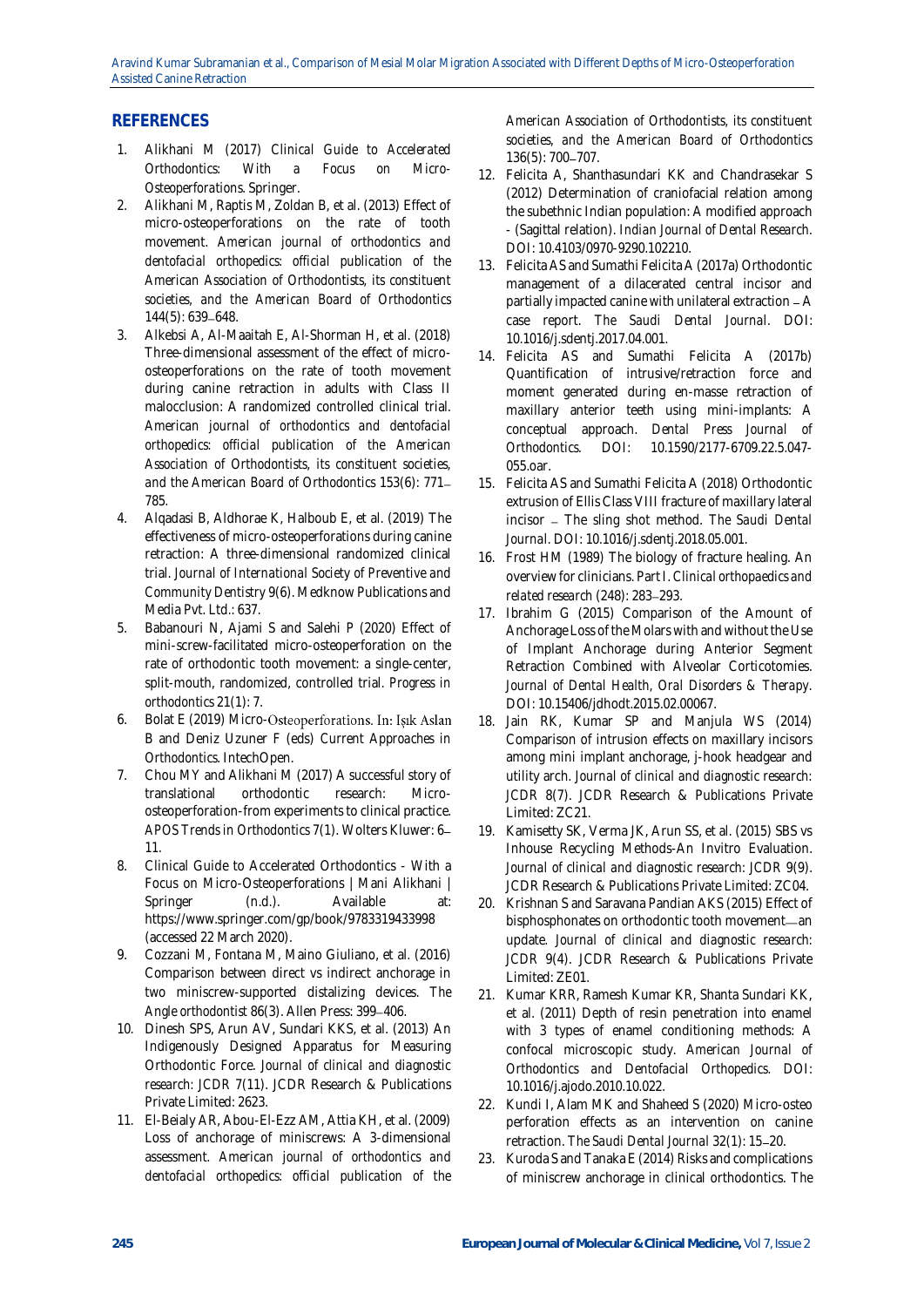[Japanese dental science review](http://paperpile.com/b/9H8rM9/iXe9) [50\(4\): 79](http://paperpile.com/b/9H8rM9/iXe9)-85.

- 24. [Lee W, Karapetyan G, Moats R, et al. \(2008\)](http://paperpile.com/b/9H8rM9/Fg8e)  [Corticotomy-/Osteotomy-assisted Tooth Movement](http://paperpile.com/b/9H8rM9/Fg8e)  [microCTs Differ.](http://paperpile.com/b/9H8rM9/Fg8e) *[Journal of dental research](http://paperpile.com/b/9H8rM9/Fg8e)* [87\(9\).](http://paperpile.com/b/9H8rM9/Fg8e)  [SAGE Publications Inc: 861](http://paperpile.com/b/9H8rM9/Fg8e)-867.
- 25. [Moresca R \(2018\) Orthodontic treatment time: can it](http://paperpile.com/b/9H8rM9/AaCf)  [be shortened?](http://paperpile.com/b/9H8rM9/AaCf) *[Dental press journal of orthodontics](http://paperpile.com/b/9H8rM9/AaCf)* [23\(6\). Dental Press: 90](http://paperpile.com/b/9H8rM9/AaCf)-105.
- 26. [Ren Y \(2009\) Mini-implants for](http://paperpile.com/b/9H8rM9/blUz) direct or indirect [orthodontic anchorage.](http://paperpile.com/b/9H8rM9/blUz) *[Evidence-based dentistry](http://paperpile.com/b/9H8rM9/blUz)* [10\(4\):](http://paperpile.com/b/9H8rM9/blUz)  113 - [113.](http://paperpile.com/b/9H8rM9/blUz)
- 27. Rubika J, Sumathi Felicita A and Sivambiga V (2015) [Gonial Angle as an Indicator for the Prediction of](http://paperpile.com/b/9H8rM9/M1nX)  [Growth Pattern.](http://paperpile.com/b/9H8rM9/M1nX) *[World Journal of Dentistry](http://paperpile.com/b/9H8rM9/M1nX)*[. DOI:](http://paperpile.com/b/9H8rM9/M1nX)  [10.5005/jp-journals-10015-1334.](http://dx.doi.org/10.5005/jp-journals-10015-1334)
- 28. [Samantha C \(2017\) Comparative Evaluation of Two](http://paperpile.com/b/9H8rM9/lsgG)  [Bis-GMA Based Orthodontic Bonding Adhesives -](http://paperpile.com/b/9H8rM9/lsgG) A [Randomized Clinical Trial.](http://paperpile.com/b/9H8rM9/lsgG) *[JOURNAL OF CLINICAL](http://paperpile.com/b/9H8rM9/lsgG)  [AND DIAGNOSTIC RESEARCH](http://paperpile.com/b/9H8rM9/lsgG)*[. DOI:](http://paperpile.com/b/9H8rM9/lsgG)  [10.7860/jcdr/2017/16716.9665.](http://dx.doi.org/10.7860/jcdr/2017/16716.9665)
- 29. [Saravana Pandian K, Krishnan S and Aravind Kumar S](http://paperpile.com/b/9H8rM9/WXXn)  [\(2018\) Angular photogrammetric analysis of the soft](http://paperpile.com/b/9H8rM9/WXXn)[tissue facial profile of Indian adults.](http://paperpile.com/b/9H8rM9/WXXn) *[Indian journal of](http://paperpile.com/b/9H8rM9/WXXn)  [dental research: official publication of Indian Society for](http://paperpile.com/b/9H8rM9/WXXn)  [Dental Research](http://paperpile.com/b/9H8rM9/WXXn)* [29\(2\). Medknow Publications and](http://paperpile.com/b/9H8rM9/WXXn)  [Media Pvt. Ltd.: 137.](http://paperpile.com/b/9H8rM9/WXXn)
- 30. [Sebaoun JD, Kantarci A and Turner JW \(2008\)](http://paperpile.com/b/9H8rM9/3SJ0)  [Modeling of trabecular bone and lamina dura following](http://paperpile.com/b/9H8rM9/3SJ0)  [selective alveolar decortication in rats.](http://paperpile.com/b/9H8rM9/3SJ0) *[Journal of](http://paperpile.com/b/9H8rM9/3SJ0)*[. Wiley](http://paperpile.com/b/9H8rM9/3SJ0)  [Online Library. Available at:](http://paperpile.com/b/9H8rM9/3SJ0)  [https://onlinelibrary.wiley.com/doi/abs/10.1902/jop.2](https://onlinelibrary.wiley.com/doi/abs/10.1902/jop.2008.080024?casa_token=vcj9MwfSaY4AAAAA:HHhthx6pqxC-wsTdeZV4Y4qXgWam7VdzsRrdOHXZhhTjTwxg4Ijy23NBhXJszUpFGx2bVWYeLX8Llyg) [008.080024?casa\\_token=vcj9MwfSaY4AAAAA:HHht](https://onlinelibrary.wiley.com/doi/abs/10.1902/jop.2008.080024?casa_token=vcj9MwfSaY4AAAAA:HHhthx6pqxC-wsTdeZV4Y4qXgWam7VdzsRrdOHXZhhTjTwxg4Ijy23NBhXJszUpFGx2bVWYeLX8Llyg) [hx6pqxC-](https://onlinelibrary.wiley.com/doi/abs/10.1902/jop.2008.080024?casa_token=vcj9MwfSaY4AAAAA:HHhthx6pqxC-wsTdeZV4Y4qXgWam7VdzsRrdOHXZhhTjTwxg4Ijy23NBhXJszUpFGx2bVWYeLX8Llyg)

[wsTdeZV4Y4qXgWam7VdzsRrdOHXZhhTjTwxg4Ijy](https://onlinelibrary.wiley.com/doi/abs/10.1902/jop.2008.080024?casa_token=vcj9MwfSaY4AAAAA:HHhthx6pqxC-wsTdeZV4Y4qXgWam7VdzsRrdOHXZhhTjTwxg4Ijy23NBhXJszUpFGx2bVWYeLX8Llyg) [23NBhXJszUpFGx2bVWYeLX8Llyg.](https://onlinelibrary.wiley.com/doi/abs/10.1902/jop.2008.080024?casa_token=vcj9MwfSaY4AAAAA:HHhthx6pqxC-wsTdeZV4Y4qXgWam7VdzsRrdOHXZhhTjTwxg4Ijy23NBhXJszUpFGx2bVWYeLX8Llyg)

- 31. [Shirude SS, Rahalkar JS, Agarkar S, et al. \(2018\)](http://paperpile.com/b/9H8rM9/Gn1N)  [Interventions for Accelerating Orthodontic Tooth](http://paperpile.com/b/9H8rM9/Gn1N)  [Movement: A Systematic Review.](http://paperpile.com/b/9H8rM9/Gn1N) *[Journal of Indian](http://paperpile.com/b/9H8rM9/Gn1N)  [Orthodontic Society](http://paperpile.com/b/9H8rM9/Gn1N)*[. DOI:](http://paperpile.com/b/9H8rM9/Gn1N) [10.4103/jios.jios\\_72\\_17.](http://dx.doi.org/10.4103/jios.jios_72_17)
- 32. [Sivamurthy G and Sundari S \(2016\) Stress distribution](http://paperpile.com/b/9H8rM9/pOb8)  [patterns at mini-implant site during retraction and](http://paperpile.com/b/9H8rM9/pOb8)  intrusion-a three-dimensional finite element study. *[Progress in orthodontics](http://paperpile.com/b/9H8rM9/pOb8)* [17\(1\): 4.](http://paperpile.com/b/9H8rM9/pOb8)
- 33. [Sumathi Felicita A \(2018\) Complications of mini](http://paperpile.com/b/9H8rM9/IG07)[implant anchorage.](http://paperpile.com/b/9H8rM9/IG07) *[International Journal of](http://paperpile.com/b/9H8rM9/IG07)  [Orthodontic Rehabilitation](http://paperpile.com/b/9H8rM9/IG07)* [9\(4\). Medknow](http://paperpile.com/b/9H8rM9/IG07)  [Publications and Media Pvt. Ltd.: 133.](http://paperpile.com/b/9H8rM9/IG07)
- 34. [Teng F, Du F-Y, Chen H-Z, et al. \(2019\) Three](http://paperpile.com/b/9H8rM9/HhO7)[dimensional analysis of the physiologic drift of adjacent](http://paperpile.com/b/9H8rM9/HhO7)  [teeth following maxillary first premolar extractions.](http://paperpile.com/b/9H8rM9/HhO7)

*[Scientific reports](http://paperpile.com/b/9H8rM9/HhO7)* [9\(1\): 14549.](http://paperpile.com/b/9H8rM9/HhO7)

- 35. [Thiruvenkatachari B, Pavithranand A, Rajasigamani K,](http://paperpile.com/b/9H8rM9/nm3K)  [et al. \(2006\) Comparison and measurement of the](http://paperpile.com/b/9H8rM9/nm3K)  [amount of anchorage loss of the molars with and](http://paperpile.com/b/9H8rM9/nm3K)  [without the use of implant anchorage during canine](http://paperpile.com/b/9H8rM9/nm3K)  [retraction.](http://paperpile.com/b/9H8rM9/nm3K) *[American Journal of Orthodontics and](http://paperpile.com/b/9H8rM9/nm3K)  [Dentofacial Orthopedics](http://paperpile.com/b/9H8rM9/nm3K)*[. DOI:](http://paperpile.com/b/9H8rM9/nm3K)  [10.1016/j.ajodo.2005.12.014.](http://dx.doi.org/10.1016/j.ajodo.2005.12.014)
- 36. [Tsichlaki A, Chin SY, Pandis N, et al. \(2016\) How long](http://paperpile.com/b/9H8rM9/e8Jg)  [does treatment with fixed orthodontic appliances last?](http://paperpile.com/b/9H8rM9/e8Jg)  [A systematic review.](http://paperpile.com/b/9H8rM9/e8Jg) *[American journal of orthodontics](http://paperpile.com/b/9H8rM9/e8Jg)  [and dentofacial orthopedics: official publication of the](http://paperpile.com/b/9H8rM9/e8Jg)  [American Association of Orthodontists, its constituent](http://paperpile.com/b/9H8rM9/e8Jg)  [societies, and the American Board of Orthodontics](http://paperpile.com/b/9H8rM9/e8Jg)* [149\(3\): 308](http://paperpile.com/b/9H8rM9/e8Jg)-318.
- [37.](http://paperpile.com/b/9H8rM9/5uid) Uribe F, Padala S, Allareddy V, et al. (2014) Patients', [parents', and orthodontists' perceptions of the need for](http://paperpile.com/b/9H8rM9/5uid)  [and costs of additional procedures to reduce treatment](http://paperpile.com/b/9H8rM9/5uid)  [time.](http://paperpile.com/b/9H8rM9/5uid) *[American journal of orthodontics and dentofacial](http://paperpile.com/b/9H8rM9/5uid)  [orthopedics: official publication of the American](http://paperpile.com/b/9H8rM9/5uid)  [Association of Orthodontists, its constituent societies,](http://paperpile.com/b/9H8rM9/5uid)  [and the American Board of Orthodontics](http://paperpile.com/b/9H8rM9/5uid)* [145\(4 Suppl\):](http://paperpile.com/b/9H8rM9/5uid)   $S65 - 73.$  $S65 - 73.$
- 38. [Vikram NR \(2017\) Ball Headed Mini Implant.](http://paperpile.com/b/9H8rM9/4VnL) *[Journal](http://paperpile.com/b/9H8rM9/4VnL)  [of clinical and diagnostic research: JCDR](http://paperpile.com/b/9H8rM9/4VnL)*[. DOI:](http://paperpile.com/b/9H8rM9/4VnL)  [10.7860/JCDR/2017/24358.9240.](http://dx.doi.org/10.7860/JCDR/2017/24358.9240)
- 39. [Vikram NR, Prabhakar R, Kumar SA, et al. \(2017\) Ball](http://paperpile.com/b/9H8rM9/MBOH)  [Headed Mini Implant.](http://paperpile.com/b/9H8rM9/MBOH) *[Journal of clinical and diagnostic](http://paperpile.com/b/9H8rM9/MBOH)  [research: JCDR](http://paperpile.com/b/9H8rM9/MBOH)* [11\(1\). JCDR Research & Publications](http://paperpile.com/b/9H8rM9/MBOH)  [Private Limited: ZL02.](http://paperpile.com/b/9H8rM9/MBOH)
- 40. [Viswanath A, Ramamurthy J, Dinesh SPS, et al. \(2015\)](http://paperpile.com/b/9H8rM9/4ZdH)  [Obstructive sleep apnea: Awakening the hidden truth.](http://paperpile.com/b/9H8rM9/4ZdH)  *[Nigerian journal of clinical practice](http://paperpile.com/b/9H8rM9/4ZdH)* [18\(1\): 1](http://paperpile.com/b/9H8rM9/4ZdH)-7.
- 41. [Zamora Escobar Y and Murillo Samper FJ \(2017\)](http://paperpile.com/b/9H8rM9/LS42)  [Micro-osteoperforations for accelerating tooth](http://paperpile.com/b/9H8rM9/LS42)  [movement during canine distalization, split-mouth](http://paperpile.com/b/9H8rM9/LS42)  [study. Case report.](http://paperpile.com/b/9H8rM9/LS42) *[Revista Mexicana de Ortodoncia](http://paperpile.com/b/9H8rM9/LS42)*  $5(4)$ : e201-e209.
- 42. [Zhang L, Lin Y, Guo R, et al. \(2019\) Comparison of](http://paperpile.com/b/9H8rM9/cHY6)  [Direct and Indirect Mini-implant Anchorage in Adults](http://paperpile.com/b/9H8rM9/cHY6)  [with Maxillary Protrusion: A Randomized Controlled](http://paperpile.com/b/9H8rM9/cHY6)  [Trial.](http://paperpile.com/b/9H8rM9/cHY6) *[Indian journal of pharmaceutical sciences](http://paperpile.com/b/9H8rM9/cHY6)*[.](http://paperpile.com/b/9H8rM9/cHY6)  [OMICS International: 13](http://paperpile.com/b/9H8rM9/cHY6)-20.
- 43. [Ziegler P and Ingervall B \(1989\) A clinical study of](http://paperpile.com/b/9H8rM9/UNn8)  [maxillary canine retraction with a retraction spring and](http://paperpile.com/b/9H8rM9/UNn8)  [with sliding mechanics.](http://paperpile.com/b/9H8rM9/UNn8) *[American journal of](http://paperpile.com/b/9H8rM9/UNn8)  [orthodontics and dentofacial orthopedics: official](http://paperpile.com/b/9H8rM9/UNn8)  [publication of the American Association of](http://paperpile.com/b/9H8rM9/UNn8)  [Orthodontists, its constituent societies, and the](http://paperpile.com/b/9H8rM9/UNn8)* [American Board of Orthodontics](http://paperpile.com/b/9H8rM9/UNn8) [95\(2\): 99](http://paperpile.com/b/9H8rM9/UNn8)-106.

**Table 1: Mean distribution and comparison of molar mesial migration. This table represents the mean molar mesial migration between two groups. Independent t test was done to determine the mean mesial migration of the molar between different depths of micro-osteoperforation # P value- >0.05; hence statistically not significant.**

| Molar Mesial |                 |                           |          |
|--------------|-----------------|---------------------------|----------|
| Migration    | N.              | Mean + Standard deviation | p Value  |
| 3 millimetre | 10 <sup>1</sup> | $0.49 + 0.20$             |          |
| 6 millimetre | 10 <sup>1</sup> | $0.39 + 0.18$             | $0.350*$ |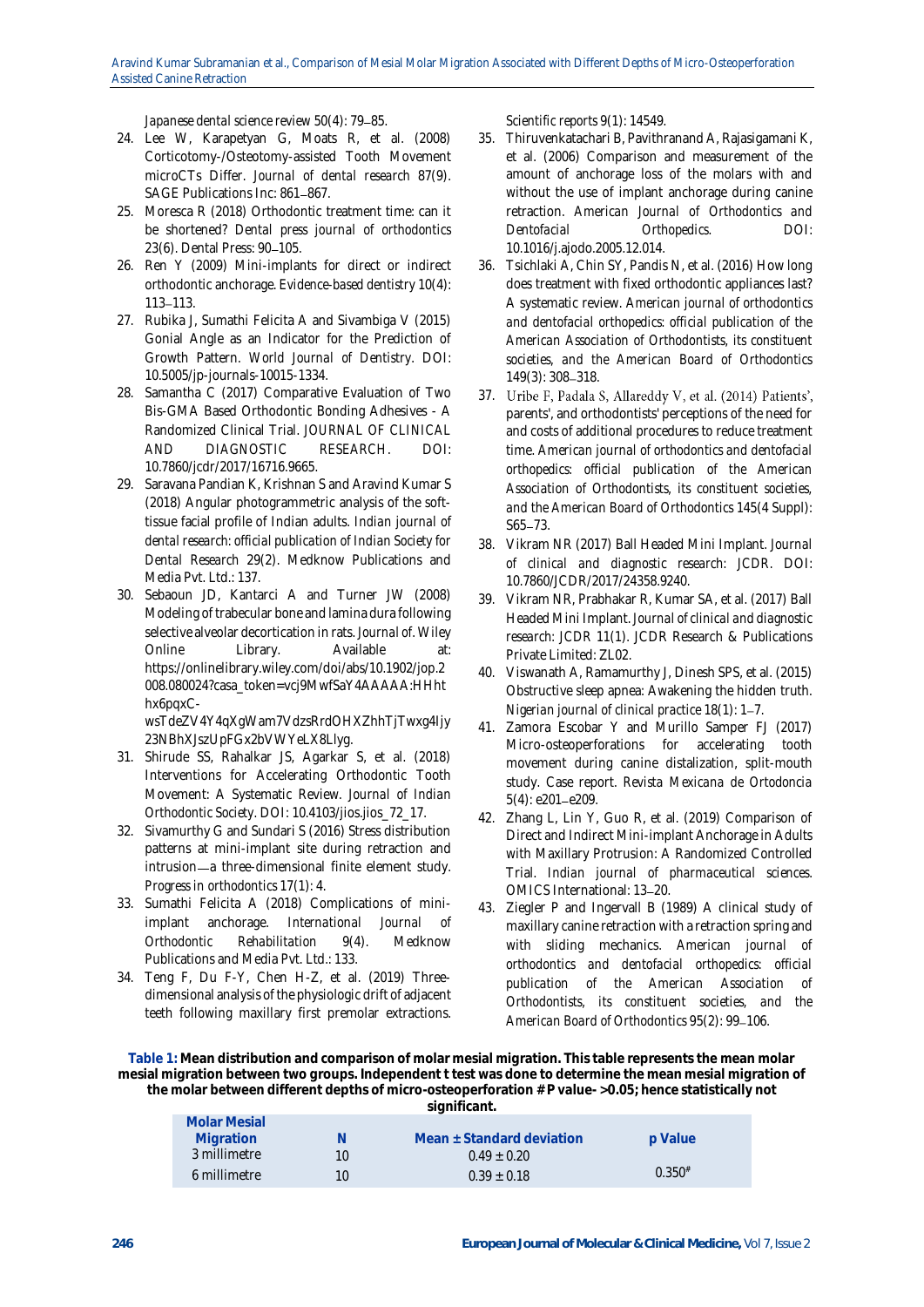**Table 2: Intraclass correlation coefficient. This table represents the reliability test between mean molar mesial migration measurements done at two sessions between two groups.A high degree of reliability was found between the measurements. The average measure intra class correlation coefficient was 0.997 with a** 

| 95% confidence interval from 0.994 to 0.999 (F (19,19) = 379.57, P<.001) |                                                                |                               |       |         |     |    |      |  |  |
|--------------------------------------------------------------------------|----------------------------------------------------------------|-------------------------------|-------|---------|-----|----|------|--|--|
|                                                                          | 95% Confidence Interval F Test with True Value 0<br>Intraclass |                               |       |         |     |    |      |  |  |
|                                                                          | Correlationb                                                   | Lower Bound Upper Bound Value |       |         | df1 | df | Sia  |  |  |
| Single Measures                                                          | .995ª                                                          | .987                          | .998. | 379.578 | 19  | 1Q | .000 |  |  |
| Average Measures                                                         | 997                                                            | 994                           | 999   | 379.578 | 19  |    | .000 |  |  |



**Figure 1: Image represents micro-osteoperforation being done using mini implant**



**Figure 2: Composite stop added to the mini implant to differentiate the different depths**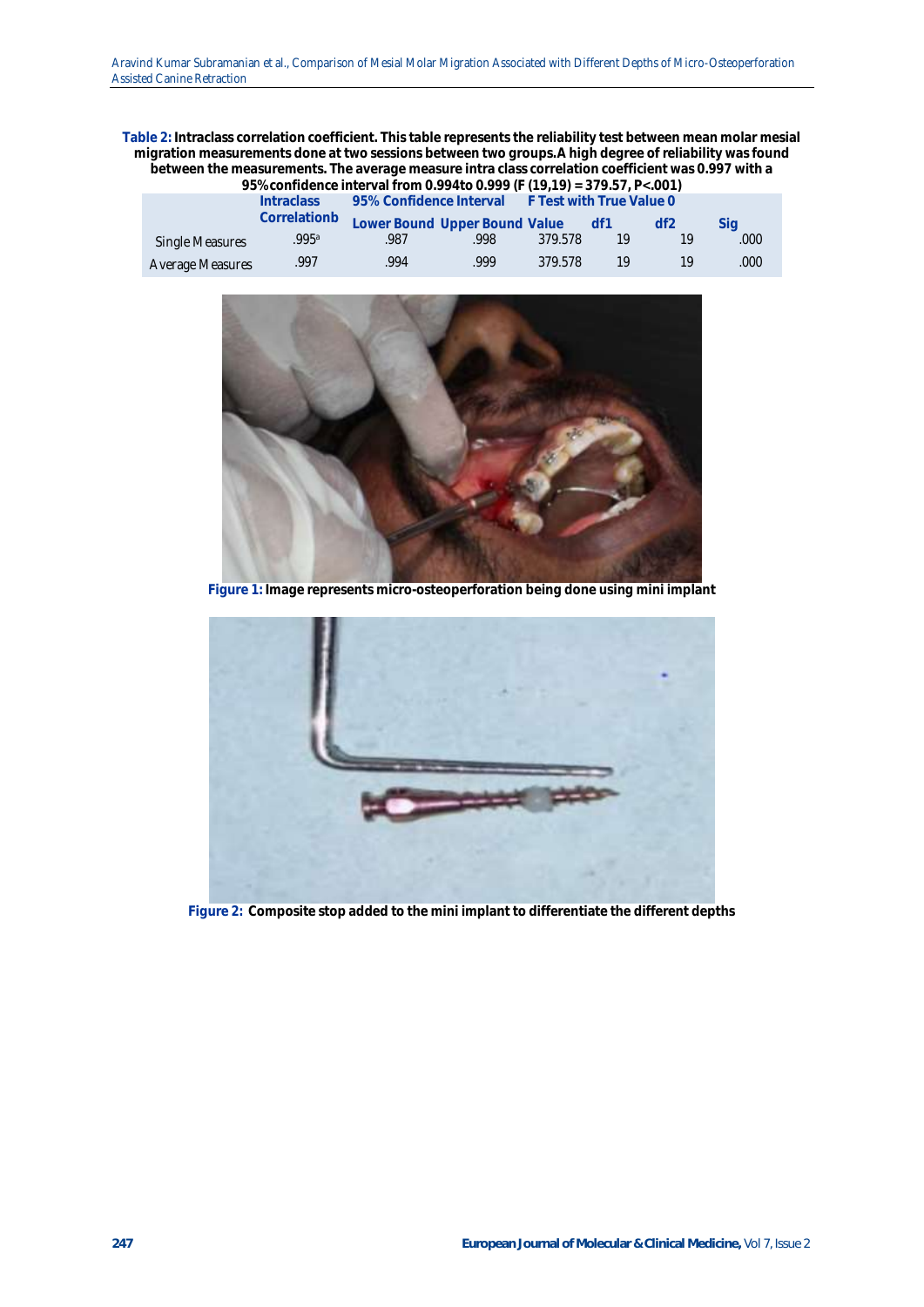Aravind Kumar Subramanian et al., Comparison of Mesial Molar Migration Associated with Different Depths of Micro-Osteoperforation Assisted Canine Retraction



**Figure 3: Canine retraction done using NiTi coil spring after micro-osteoperforation**



**Figure 4: Pre and post digital models being superimposed using 3shape Ortho Analyzer software**



**Figure 5: Pre and Post digital models after superimposition to measure the mean molar mesial migration**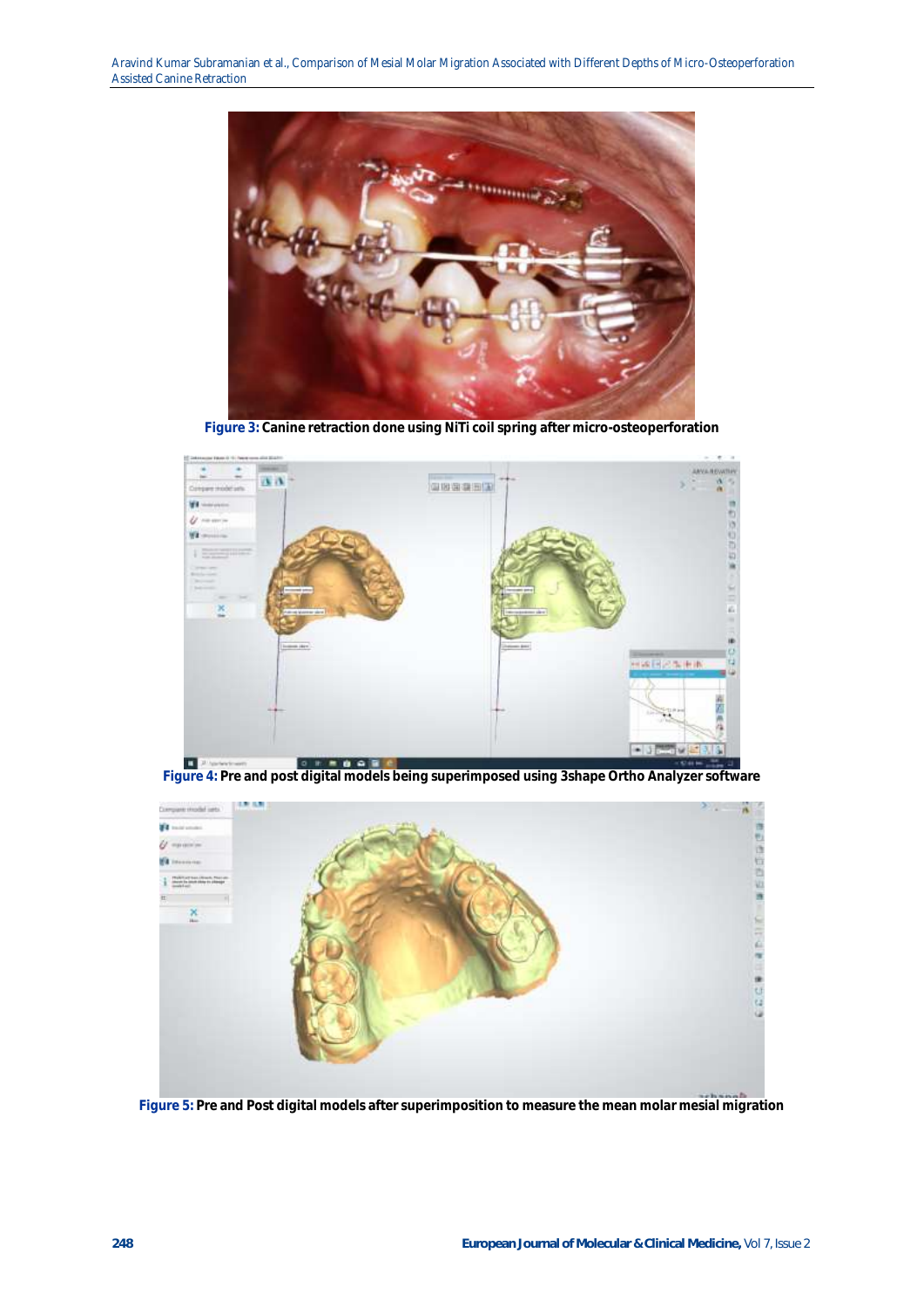Aravind Kumar Subramanian et al., Comparison of Mesial Molar Migration Associated with Different Depths of Micro-Osteoperforation Assisted Canine Retraction



**Figure 6: Measuring mean molar mesial migration from digital model superimposition**



**Figure 7: Bar graph depicting mean mesial molar migration between 3mm (red) and 6mm (blue) depths of microosteoperforation. X axis depicts the groups 3mm and 6mm depth of micro-osteoperforation and y axis depicts mean anchor loss in millimetre. The mean values of the mesial molar migration are statistically insignificant with p=0.350 (p<0.05 statistically significant). Different depths of micro-osteoperforation does not have a significant effect on mean mesial molar migration.**